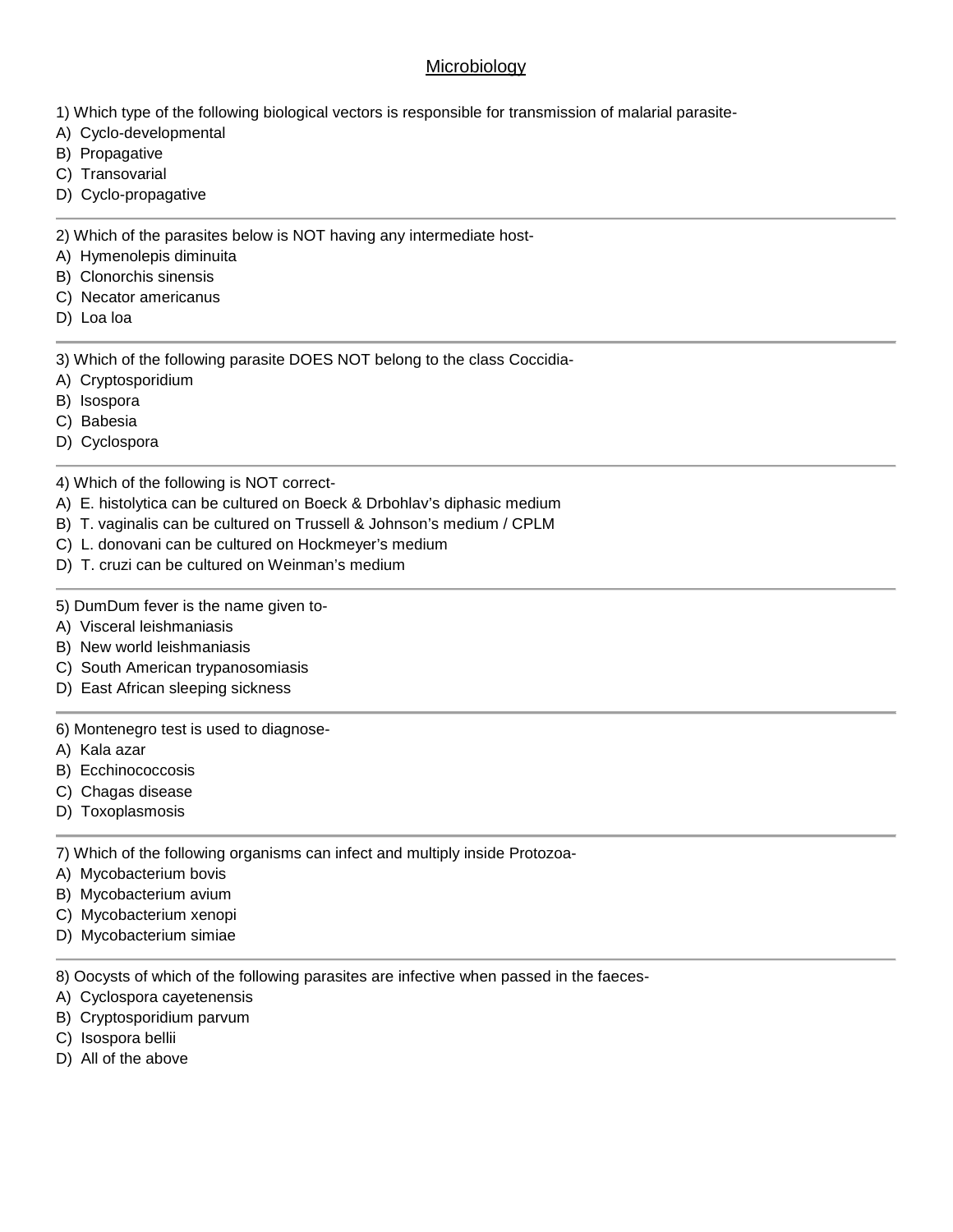- 9) Fugitive or Calabar swellings are seen in infection with-
- A) Onchocerca volvulus
- B) Wuchereria bancrofti
- C) Loa loa
- D) Brugia timori
- 10) River blindness is the name given to disease caused by-
- A) Loa loa
- B) Onchocerca volvulus
- C) Toxplasma gondii
- D) Acanthamoeba culbertsoni
- 11) Operculated eggs are seen in the following, EXCEPT-
- A) Fasciola hepatica
- B) Schistosoma japonicum
- C) Clonorchis sinensis
- D) Diphyllobothrium latum

12) Which species of fungus Microsporum has characteristic two celled macroconidia-

- A) Microsporum gypseum
- B) Microsporum audounii
- C) Microsporum canis
- D) Microsporum nanum
- 13) Rose gardner's disease is caused by-
- A) Paracoccidioides brasiliensis
- B) Sporothrix schenkii
- C) Penicillium marneffei
- D) Coccidioides immitis

14) Which Candida species is known to produce 'pseudo-germ tube'-

- A) C. dubliniensis
- B) C. tropicalis
- C) C. albicans
- D) C. krusei

15) Which of the following fungus is NOT forming 'sclerotic bodies'-

- A) Exophiala
- B) Phialophora
- C) Fonsecaea
- D) Cladosporium

16) 16- Which of the following dermatophyte is giving a positive hair perforation test-

- A) Trichophyton tonsurans
- B) Trichophyton schoenleinii
- C) Trichophyton mentagrophytes
- D) Trichophyton verrucosum

17) Which of the following is NOT causing eumycotic mycetoma-

- A) Pseudoallescheria boydii
- B) Exophiala jeanselmei
- C) Acremonium kifience
- D) Actinomadura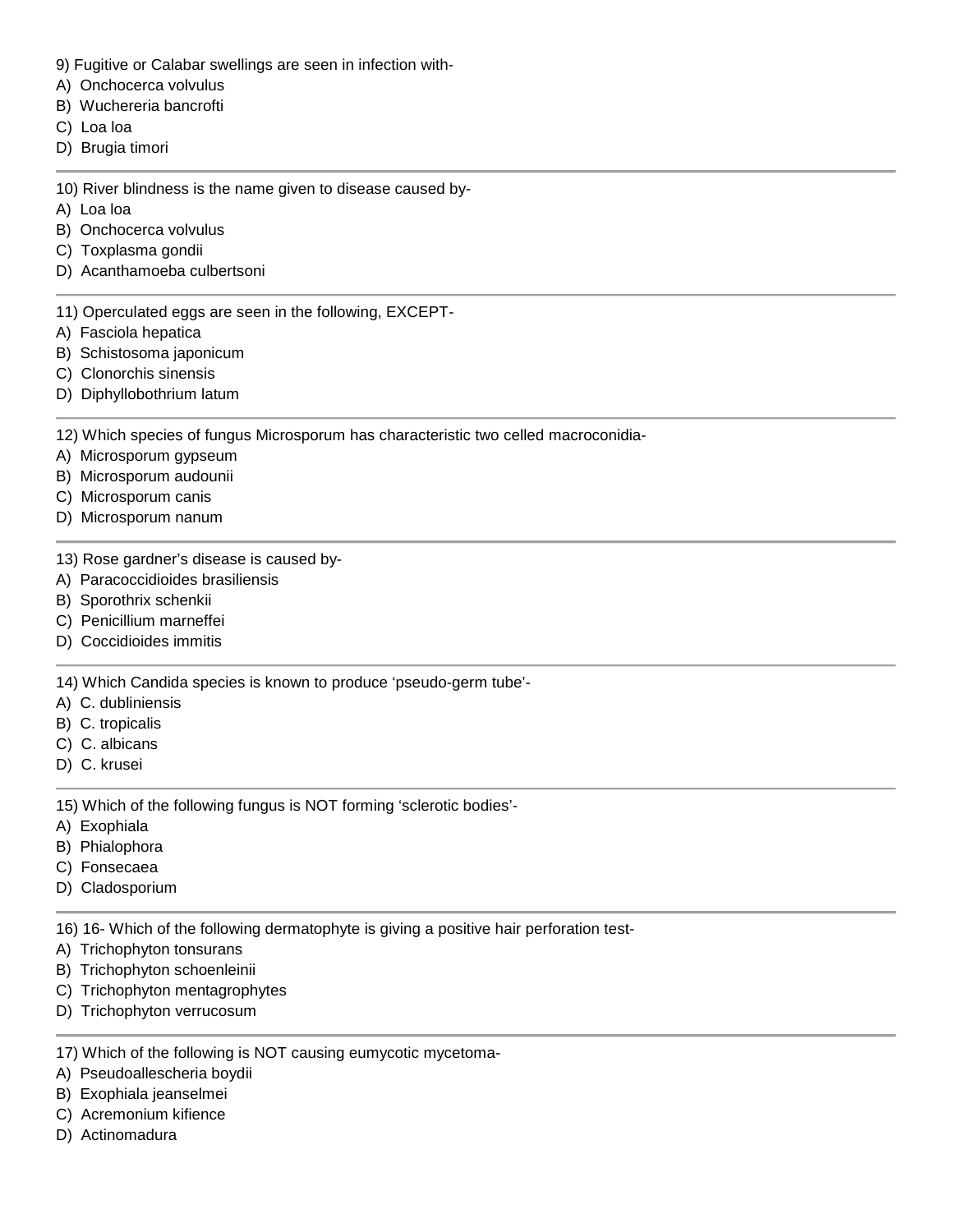- 18) Dichotomously branching septate hyphae are characteristically seen in-
- A) Aspergillus spp
- B) Rhizopus spp
- C) Mucor spp
- D) Absidia spp

19) 'Spaghetti & meat balls' appearance of fungal elements in 10% KOH are characteristics of-

- A) Hansenula anomala
- B) Saccharomyces cervisiae
- C) Malassezia furfur
- D) Exophiala werneckii

20) Which of the following agent is a fungus-

- A) Pneumocystis jeroveci
- B) Cryptosporidium parvum
- C) Eikenella corrodens
- D) Ehrlichia chaffeinsis

21) 'Hulle cells' are the characteristic of-

- A) Aspergillus fumigates
- B) Aspergillus nidulans
- C) Aspergillus terreus
- D) Aspergillus flavus

22) In a case of meningitis a normal glucose level in C.S.F. suggests-

- A) Bacterial etiology
- B) Mycobacterial etiology
- C) Viral etiology
- D) Fungal etiology

23) Which of the following is NOT true about Staphylococcus saprophyticus-

- A) Commonly causes UTI in young, sexually active, young females,
- B) It is sensitive to Novobiocin
- C) It is coagulase negative
- D) It is modified oxidase test negative

24) Griffith's serotyping of -hemolytic streptococci is based on-

- A) Cell wall carbohydrate C antigen
- B) Cell wall M protein
- C) Cell wall peptidoglycan
- D) Cell wall murein

25) Which of the following is NOT true of B.anthracis-

- A) It produces Medusa head colony
- B) It gives positive M'Fadyean's reaction
- C) It is used as an agent of bioterrorism
- D) It produces a potential endotoxin

26) Spores of which species of Bacillus is used as a biological control in autoclaves-

- A) B. megaterium
- B) B. thuringiensis
- C) B. stearothermophilus
- D) B. anthrasis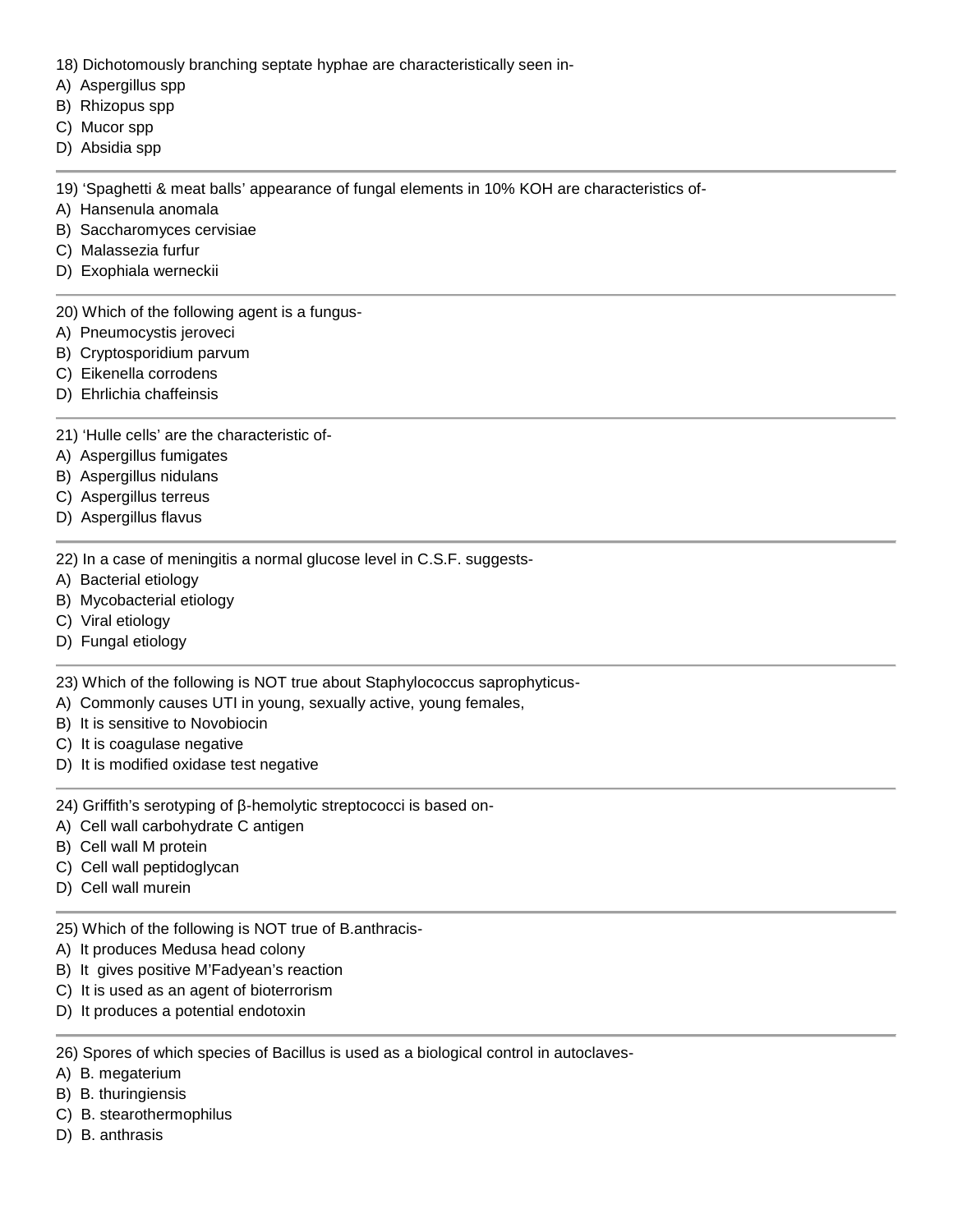27) Which clostridial species has subterminal endospores-

- A) C. tetani
- B) C. tertium
- C) C. septicum
- D) C. ramosum
- 28) A reverse CAMP test is positive in-
- A) C. tetani
- B) C. perfringens
- C) C. difficile
- D) C. novyi
- 29) Causative agent of granuloma inguinale is-
- A) Chlamydia trachomatis
- B) Klebsiella rhinoscleromatis
- C) Mycoplasma homonis
- D) Klebsiella granulomatis
- 30) Pseudohemoptysis is due to-
- A) Pyomelanin
- B) Diphthericin
- C) Prodigiosin
- D) Fumonisin
- 31) Which of the following specimen is NOT suitable for anaerobic culture-
- A) Blood
- B) Culdocentesis aspirate
- C) Throat swab
- D) Peritoneal fluid

32) Which of the following is NOT a constituent of bacterial cell wall-

- A) N-acetyl muramic acid
- B) N-acetyl glucosamine
- C) N-Acetyl-L-cysteine
- D) Teichoic acid
- 33) Which of the following is NOT true-
- A) Transposons are extrachromosomal genetic elements
- B) Transposons are known as jumping genes
- C) Transposons can transfer genes of chromosomes
- D) Like plasmids they exist independently and are self replicating
- 34) Non-specific urethritis may be caused due to the following, EXCEPT
- A) Ureplasma urealyticum
- B) Gardnerella vaginalis
- C) Candida albicans
- D) Actinobacillus hominis

## 35) Which of the following is NOT true of Listeria monocytogenes-

- A) It does not survive inside phagocytes
- B) It gives a positive Anton's test
- C) It has tumbling motility at  $25^{\circ}$ C
- D) It gives a positive CAMP test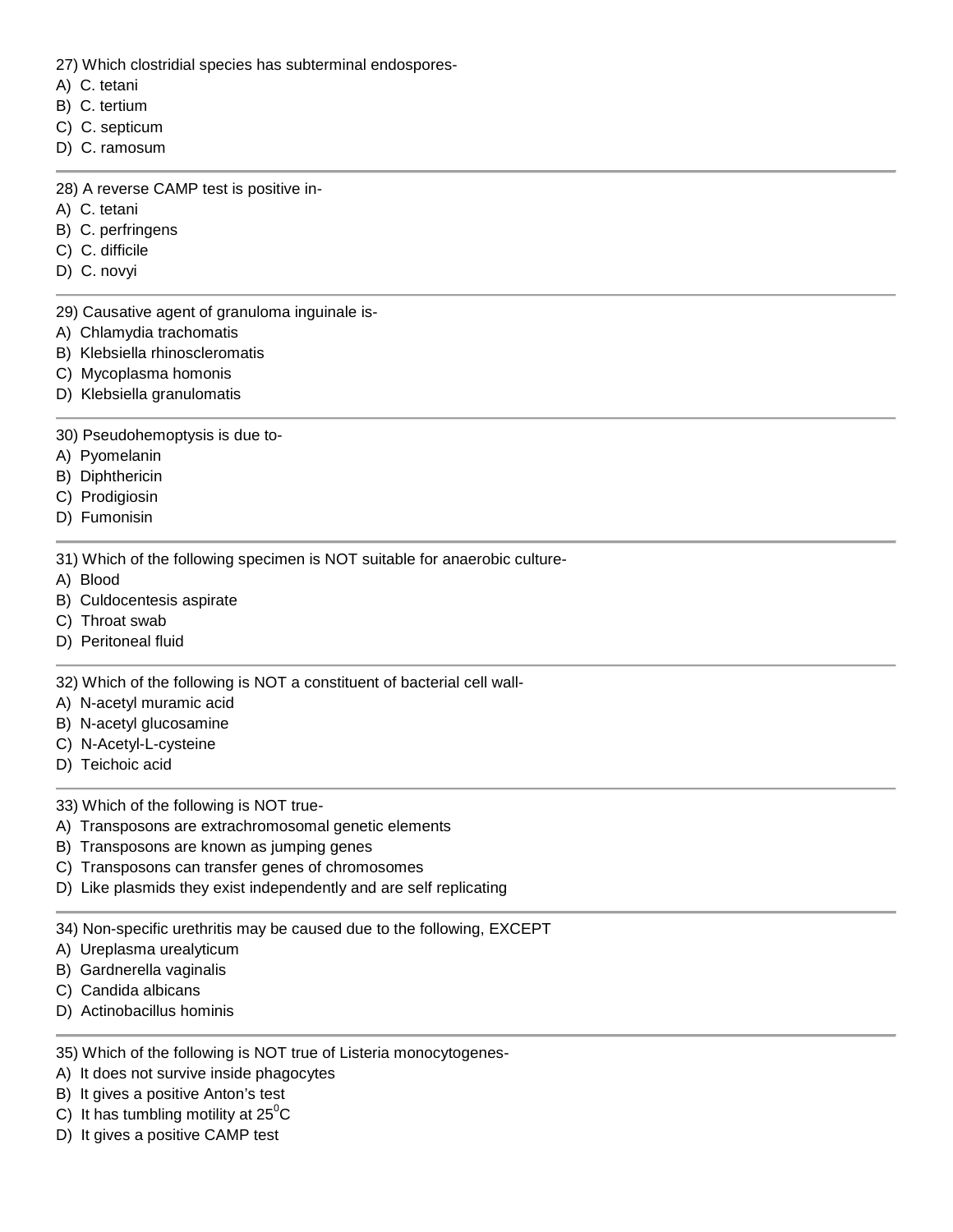- 36) Which of the following is TRUE of the Corynebacterium diphtheriae-
- A) It produces diphtheria toxin because of phage
- B) Toxin production is influenced by  $Mg^{++}$  concentration in the medium
- C) Toxin mainly affects lungs and kidneys
- D) Toxigenicity can be demonstrated in tissue culture

37) Culture of anaerobic organisms can be done by all ,EXCEPT-

- A) Gas-Pak
- B) Candle jar
- C) McIntosh & Fildes jar
- D) Thioglycollate broth

38) Which of the following is NOT true of the EnteroHaemorrhgic E.Coli(EHEC)-

- A) The most common serotype is O157: H7
- B) It can cause Hemolytic Uremic Syndrome
- C) It ferments Sorbitol sugar in the medium
- D) It produces toxin which is toxic to HeLa cell lines

39) Shigellosis includes all of the following, EXCEPT-

- A) Hemolytic Uremic Syndrome
- B) Gay-bowel syndrome
- C) Fitz-Hugh-Curtis syndrome
- D) Intussusception of bowel

40) According to current W.H.O. classification of genus Salmonella, there are mainly two species-

- A) S. enterica & S. arizonae
- B) S. arizonae & S. enteritidis
- C) S. bongori & S. enterica
- D) S. bongori & S. typhi

41) Gram stained smear of Vibrios in mucus flakes of stool specimen resembles-

- A) School of fish appearance
- B) Fish in stream appearance
- C) Sea-gul appearance
- D) String of pearls appearance

42) Which of the following organisms is responsible for Brazillian Purpuric Fever(BPF)-

- A) Hemophilus hemolyticus
- B) Hemophilus aphrophilus
- C) Hemophilus aegyptius
- D) Hemophilus parainfluenzae

43) Which of the organisms below does NOT liquefy gelatin-

- A) Morganella morganii
- B) Bacillus subtilis
- C) Proteus vulgaris
- D) Staph.aureus
- 44) Which one of the following are NOT related to each other-
- A) Nagler's reaction & Clostridium perfringens
- B) Nissl's bodies & Polio virus
- C) Tunica reaction & Rickettsia prowazekii
- D) Rat bite fever & Streptobacillus moniliformis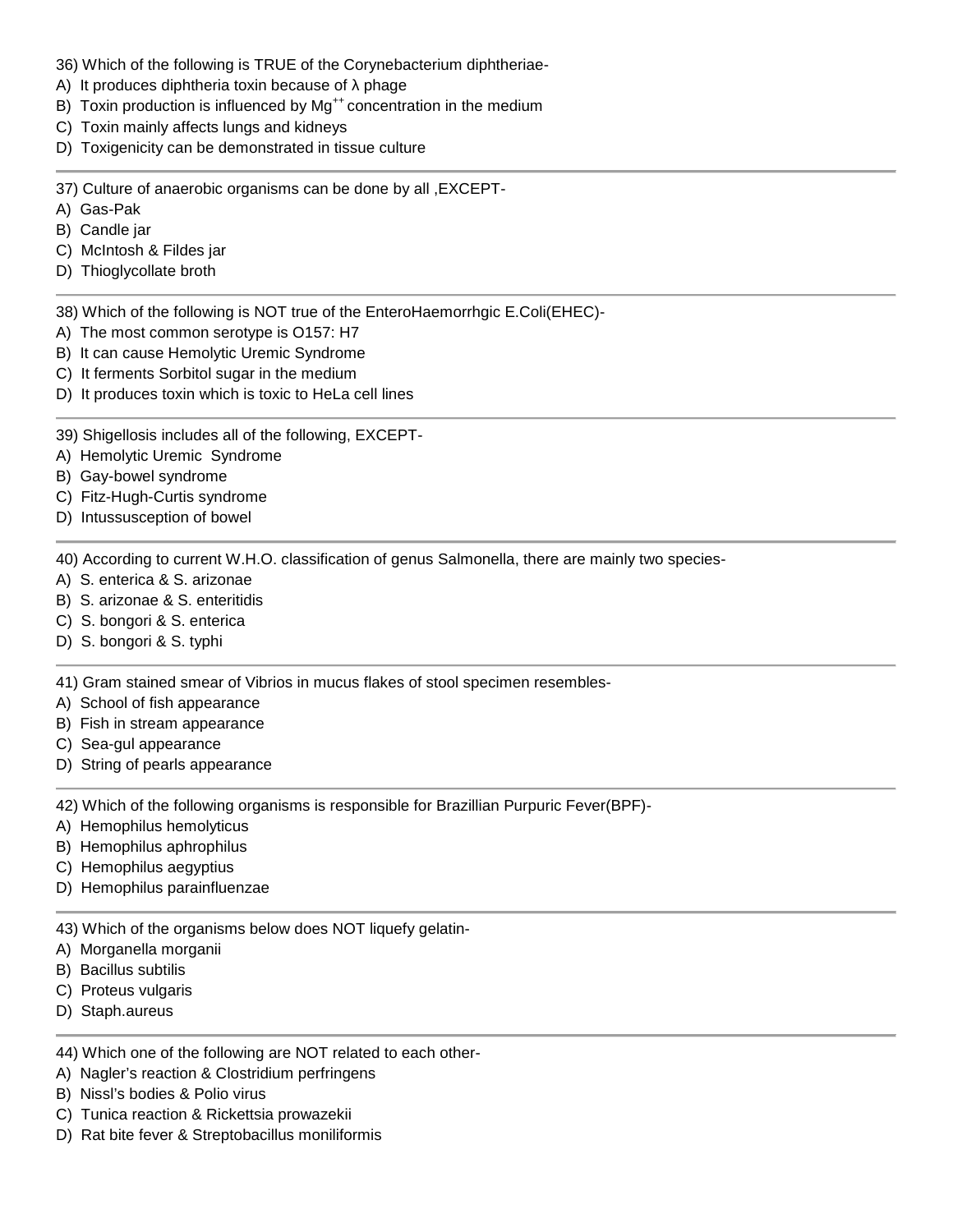- 45) Which of the following is NOT commonly seen in HIV infected patients-
- A) Bacillary angiomatosis
- B) Generalised Strongyloidiasis
- C) Cryptosporidiosis
- D) Leptospirosis

46) Which of the following organisms is NOT associated with bloody diarrhea-

- A) Shigella dysenteriae
- B) Campylobacter fetus
- C) Clostridium difficile
- D) B.anthracis

47) Which of the following is NOT a cell wall constituent of mycobacteria-

- A) N-acetylmuramic acid
- B) N-glycolylmuramic acid
- C) Mycolic acid
- D) Teichoic acid

48) Which of the following is a member species of Mycobacterium tuberculosis complex-

- A) M.ulcerans
- B) M.gordonae
- C) M.africanum
- D) M.kansasii

49) Which of the following Mycobacterium is a causative agent of Buruli-ulcer -

- A) M.avium intracellulare
- B) M.xenopi
- C) M.ulcerans
- D) M.malmoense

50) Which of the following is NOT a characteristic of Mycoplasma-

- A) They belong to the class Mollicutes
- B) They require sterols for their growth
- C) Their cell wall contains diaminopimelic acid
- D) Their colonies have "Fried egg" appearance
- 51) Which of the following is NOT related to each other-
- A) Ixodides tick and Babesiosis
- B) Ixodides tick and Lyme disease
- C) Ixodides tick and Endemic relapsing fever
- D) Ixodides tick and Tularemia
- 52) Which of the following is NOT true of Actinomyces-
- A) These are strictly aerobic gram positive branching filaments
- B) They produce sulphur granules
- C) They cause Actinomycetoma
- D) They are Non acid fast
- 53) Which of the following is a high level disinfectant-
- A) Phenol
- B) Gluteraldehyde
- C) Iodophors
- D) Chlorhexidine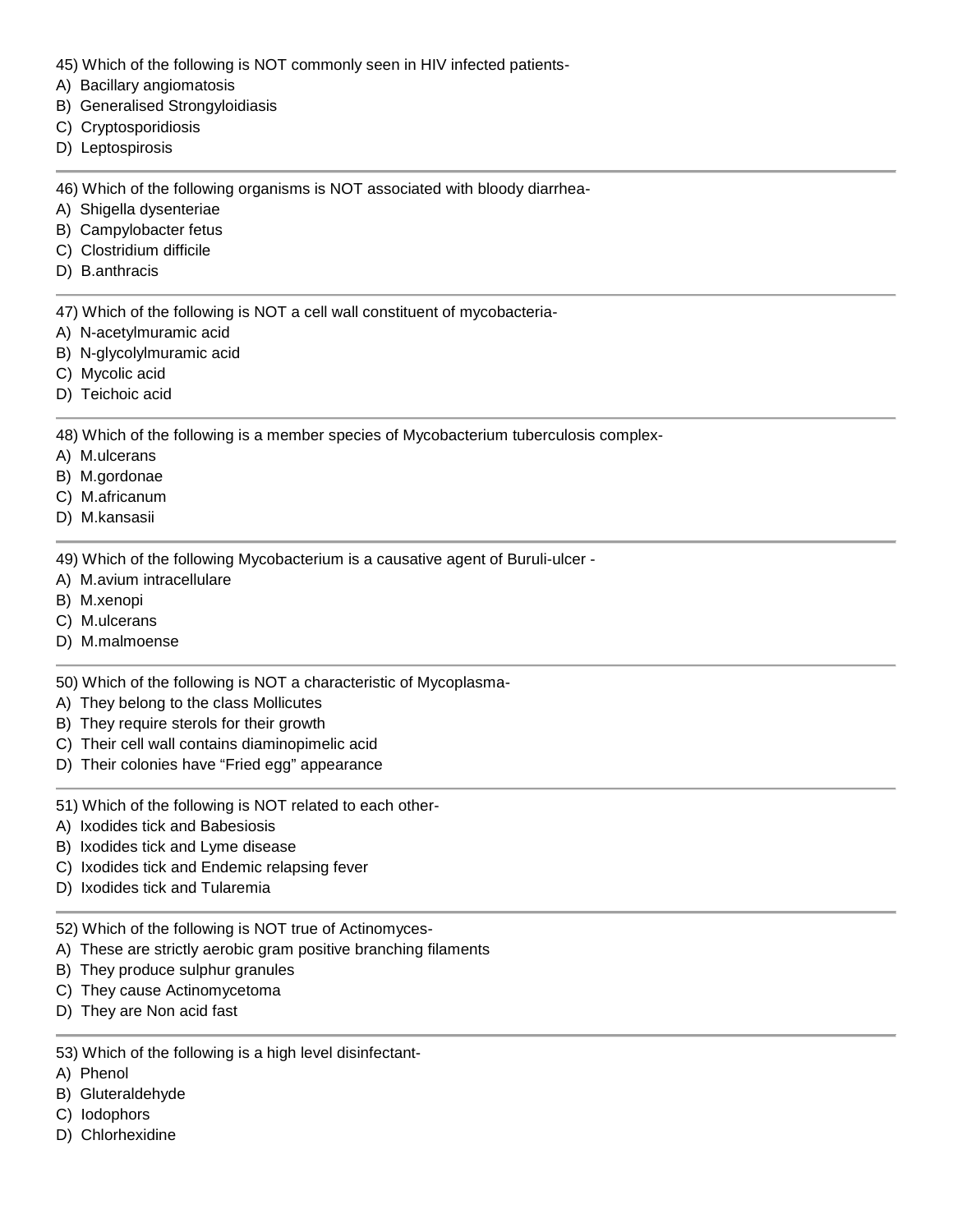54) Which of the following is correct-

- A) Ebola virus is BSL 4 agent and requires Class III BSC to handle in the laboratory
- B) Ebola virus is BSL 4 agent and requires Class II B3 BSC to handle in the laboratory
- C) Ebola virus is BSL 3 agent and requires Class III BSC to handle in the laboratory
- D) Ebola virus is BSL 1 agent and requires Class I BSC to handle in the laboratory

55) Which of the following virus is NOT transmitted through blood-

- A) CMV
- B) HCV
- C) BK virus
- D) Parvovirus B19

56) The maximum permissible bioload in an empty conventional operation theatre should be-

- A) 10 bcp/ $m<sup>3</sup>$
- B) 35 bcp/ $m<sup>3</sup>$
- C) 50 bcp/ $m<sup>3</sup>$
- D) 100 bcp/ $m<sup>3</sup>$

57) In hospital settings air conditioning ducts and cooling towers can be a source of hospital acquired Infection due to-

- A) Methicillin resistant Staph aureus
- B) Mycobacterium scrofulaceum
- C) Legionella pneumophila
- D) Aeromonas hydrophila

58) The proper biomedical waste policy for disposal of Human anatomical and animal waste would be-

- A) Segregation in red bag and deep burial
- B) Segregation in yellow bag and incineration
- C) Segregation in puncture proof container and microwaving
- D) Segregation in blue bag and autoclaving

59) Emerging and re-emerging infectious diseases are characterized by all, EXCEPT-

A) They have appeared for the first time or existed previously and presently increasing in incidence or Geographical range

- B) They have developed resistance to drugs
- C) They are the result of increasing change in ecosystem, deforestation
- D) They are seldom of Zoonotic origin

60) All of the following are vaccine preventable diseases (VP), EXCEPT-

- A) Measles
- B) Hepatitis B
- C) Dengue
- D) Pertussis

61) Involution forms of bacteria are seen in-

- A) Log phase of bacterial growth curve
- B) Stationary phase of bacterial growth curve
- C) Decline phase of bacterial growth curve
- D) Lag phase of bacterial growth curve

62) Which mechanism of drug resistance to Tetracyclines is exhibited by bacteria-

A) Active efflux of antibiotic

B) Altered target enzymes

- C) Poor transport across membrane
- D) Altered ribosomal targets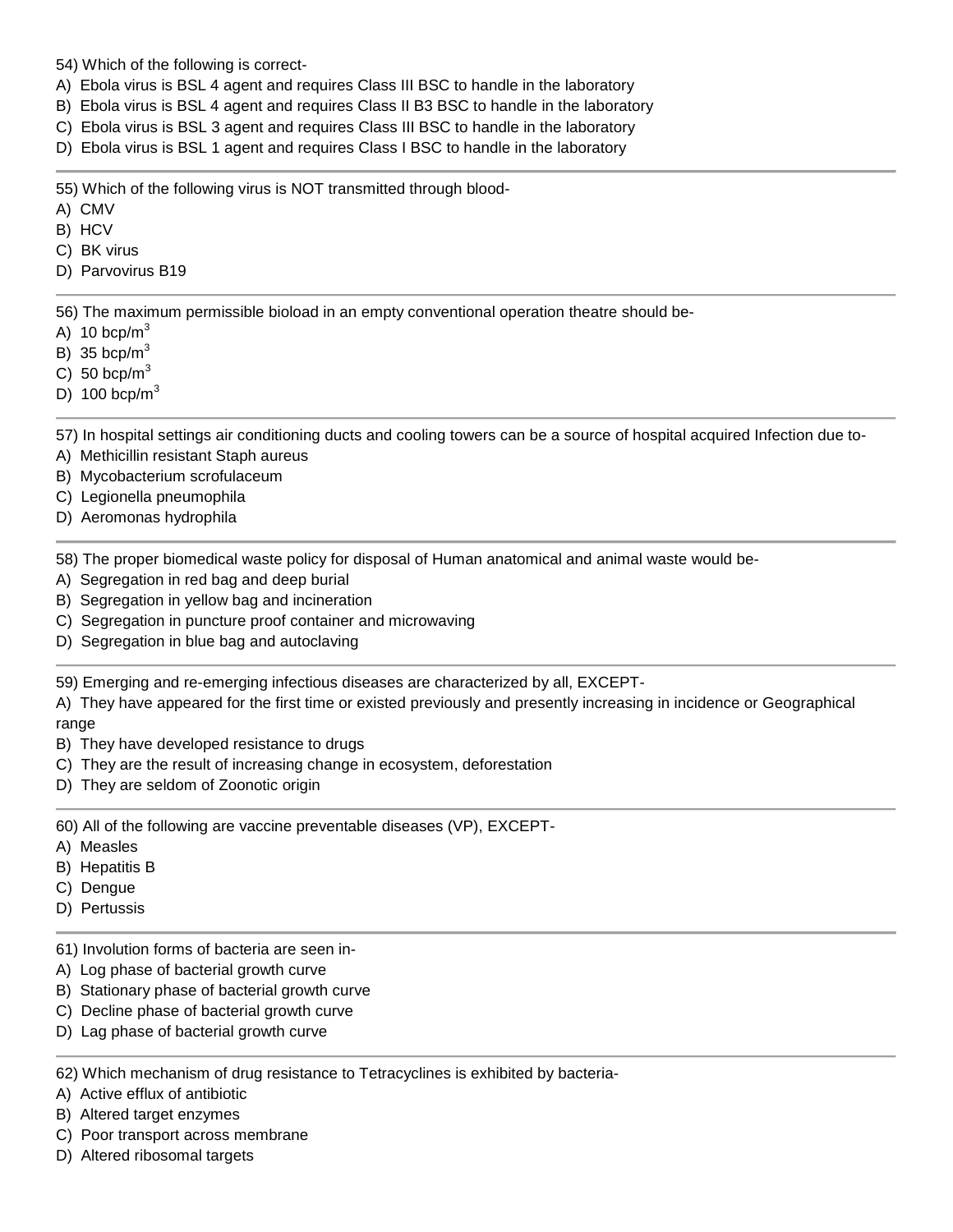63) By matching bacterial suspension with 0.5 McFarland turbidity standard corresponds to-

- A)  $0.5 1 \times 10^{-5}$  cfu/ml
- B) 1-2 X 10 $^{8}$  cfu/ml
- C) 2-3 X 10  $^{8}$  cfu/ml
- D) 1-2 X 10 $<sup>5</sup>$  cfu/ml</sup>
- 64) The Electron microscope was developed by-
- A) Wright 1903
- B) Frederick W. Twort 1915
- C) Ernst Ruska 1934
- D) Frank Burnet 1957

65) Which of the following is NOT true -..

- A) Bollinger bodies are seen in measles virus infection
- B) Negri bodies are seen in Rabies virus infection
- C) Guarnieri bodies are seen in vaccinia virus infection
- D) Cowdry type A bodies are seen in Yellow fever virus infection

66) Owl's eye inclusion bodies are seen in-

- A) Tanapox virus
- B) Epstein Barr virus
- C) Cytomegalovirus
- D) Mumps virus

67) Which of the following in NOT oncogenic-

- A) Hepatitis C virus
- B) Human Papilloma virus
- C) Cytomegalo virus
- D) HIV

68) Which of the following is NOT a gene of HIV-1-

- A) Nef
- B) Vpx
- C) Rev
- D) Vif

69) Which of the following is NOT a human infection cause by slow viruses-

- A) Visna
- B) PML
- C) Kuru
- D) CJ disease

70) Which of the following antiviral agent is part of HAART(Highly Active Antiretroviral Therapy)-

- A) Lamivudine
- B) Amprenavit
- C) Saquinavir
- D) Delavirdine

71) Acute and highly infectious Hepatitis B Virus infection will have serological profile as-

- A) HBsAg +, HBeAg +, Anti-HBcIgM -, Anti-HBs -, Anti-HBe -
- B) HBsAg +, HBeAg +, Anti-HBcIgM +, Anti-HBs -, Anti-HBe -
- C) HBsAg ,HBeAg-, Anti-HBcIgM -, Anti-HBs +, Anti-HBe -
- D) HBsAg -, HBeAg -, Anti-HBcIgG -, Anti-HBs +, Anti-HBe +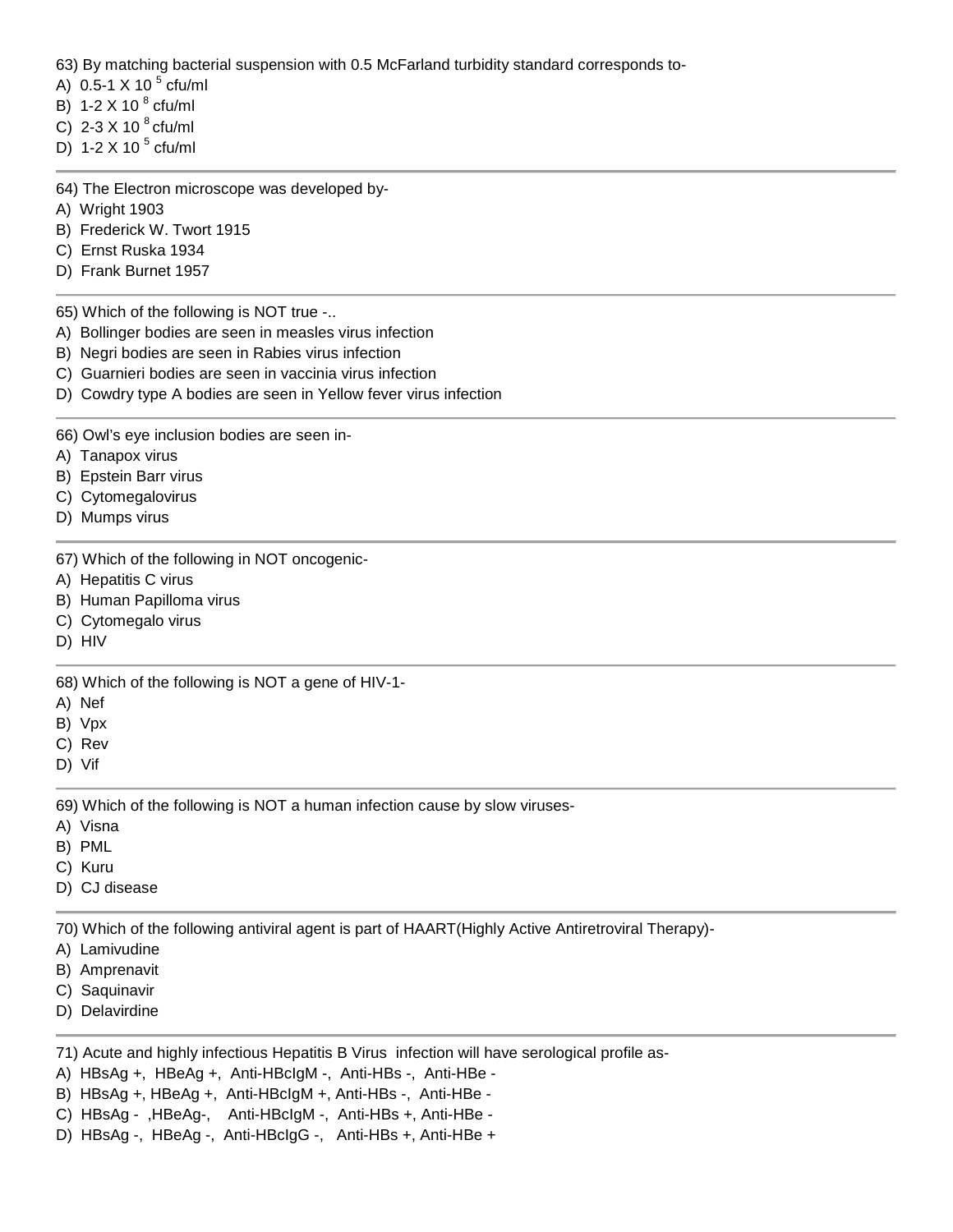- 72) Lesions on genitalia in case of Chancroid have characteristic features of-
- A) It is painless, circumscribed, indurated, superficial ulcer
- B) Multiple painful and tender vesicular lesions
- C) Painless, granulomatous nodule producing deep red sharply defined ulcer
- D) Multiple, tender, painful, purulent, ragged edges of ulcers

73) Which of the following is NOT causing infection in fetuses-

- A) Toxoplasma gondii
- B) Parvovirus B19
- C) Reovirus
- D) Rubella virus

74) Which of the following viruses are NOT cultivable on tissue cultures-

- A) Rubeola
- B) Hepatitis B virus
- C) Respiratory Syncytial Virus
- D) Ebola virus

75) Which of the following statement regarding sensitivity and specificity of a test is TRUE-

- A) A highly sensitive test would have least number of false negative results
- B) A highly specific test would have least number of false negative results
- C) A poorly sensitive test would have more number of true positives
- D) A poorly specific test would have more number of true positives
- 76) Von Magnus phenomenon in virus replication is-
- A) Production of non-infective daughter virions
- B) No release of daughter virions after replication
- C) Production of ghost virions after replication
- D) Production of low infectivity daughter virions

77) Which of the following cells is known as Large Granular Lymphocytes-

- A) Plasma cells
- B) NK cells
- C) T-cells
- D) K-cells

78) Which of the following is a Pan T- cell marker-

- A) CD-2
- B) CD3
- C) CD19
- D) CD25
- 79) Which of the following is NOT a tick borne hemorrhagic fever-
- A) Crimean-congo hemorrhagic fever
- B) Omsk hemorrhagic fever
- C) Kyasanur forest disease
- D) Yellow fever

80) Which of the following statement is TRUE about , and heavy chains of Ig molecule-

- A) Coded in the same site of a chromosome
- B) Coded in the different site of a chromosome
- C) The chains are formed by genetic rearrangement after maturation
- D) Different chains of same Ig are coded by same chromosome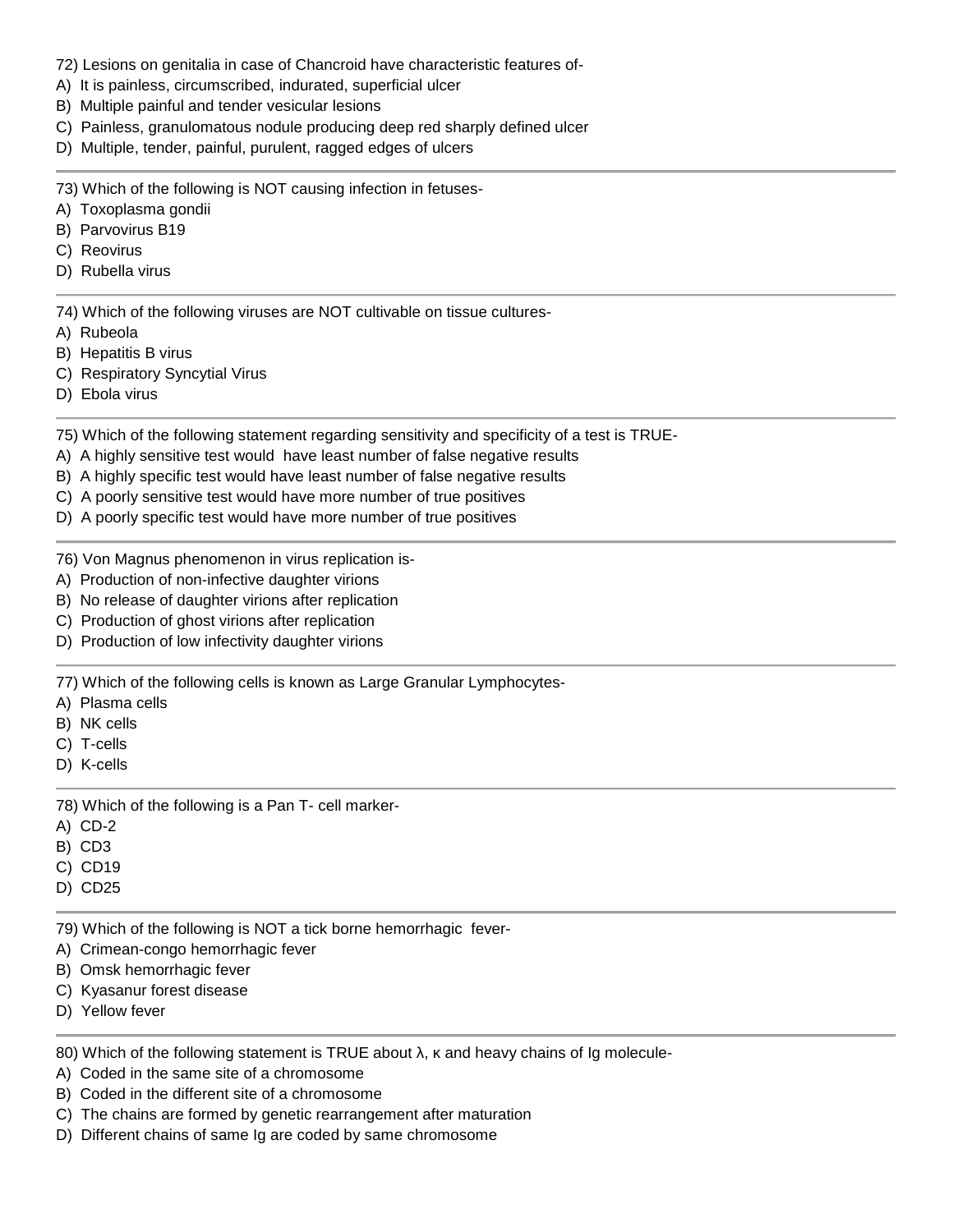81) The secretory piece of IgA is synthesized in -

- A) T-cells
- B) B-cells
- C) Lymph nodes
- D) Mucosal epithelium

82) Membrane attack complex in complement pathway has-

- A) C5b, C6
- B) C6, C7
- C) C8, C9
- D) C5b, C6, C7, C8, C9
- 83) All of the following are TRUE about immunologic techniques EXCEPT-
- A) ELISA can detect antigen and antibody both
- B) Immunofluorescence test uses Fluorescein iso thiocyanate
- C) Immunoblotting is also called as Northern blotting
- D) Immunoferritin is used in Immunoelectron microscopy
- 84) Rheumatoid factor is-
- A) IgD antibody against Fc fragment of IgG
- B) IgG antibody against Fc fragment of IgG
- C) IgM antibody against Fc fragment of IgM
- D) IgE antibody against Fc fragment of IgM

85) At what temperature pasteurization by Flash method is done-

- A)  $125^\circ$  C for 30 sec
- B)  $60^\circ$ C for 5 min
- C)  $72^{\circ}$  C for 15-20 sec
- D)  $120^{\circ}$  C for 2 min

86) Phenol Co-efficient indicates-

- A) Efficacy of a disinfectant
- B) Dilution of a disinfectant
- C) Quality of a disinfectant
- D) Purity of a disinfectant

87) Psychrophillic bacteria can grow at temperatures-

- A)  $50-60^{\circ}$  C
- B)  $20-40^\circ$  C
- $C$ ) 20 $^{\circ}$  C
- D)  $90^\circ$  C

88) Dark ground microscopy is needed for all EXCEPT-

- A) Treponema pallidum
- B) Borrelia recurrentis
- C) Leptospira biflexa
- D) Rickettsia prowazekii

89) Which species of Streptococcus is known as Flesh eating bacteria-

- A) Streptococcus pyogenes
- B) Enterococcus faecium
- C) Streptococcus mucilagenosus
- D) Streptococcus sanguis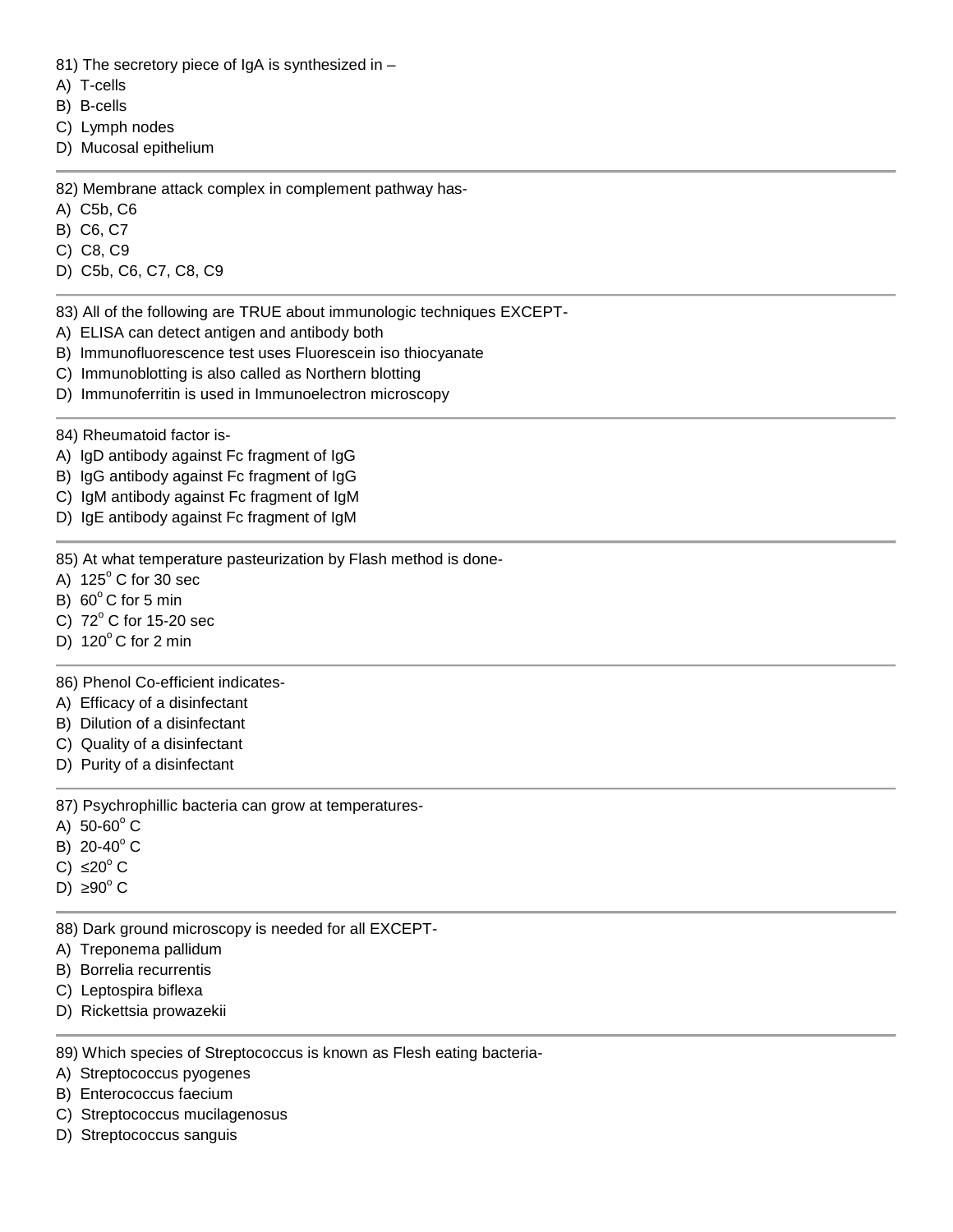- 90) Which is the suitable test to check water bacterology-
- A) Presumptive coliform count
- B) Total plate count
- C) Semiquantitative coliform count
- D) Total fecal Streptococcus count

91) Which of the following is NOT true of C1 esterase inhibitor-

- A) It inhibits Hageman factor
- B) It inhibits plasmin
- C) It is alpha-neuraminoglycoprotein
- D) It inhibits the normal progress of complement cascade
- 92) Which of the following is NOT an example of molecular mimicry-
- A) Shigella flexneri and HLA B27
- B) Cosackie B virus and Myocardium
- C) Corynebacterium diphtheriae and glial cells
- D) Mycobacterium tuberculosis and joint membranes
- 93) Which of the following is NOT true -
- A) Alpha feto protein is found in hepatomas
- B) Carcinoembryonic antigen is found in Colonic cancers
- C) CA-135 is found in ovarian cancers
- D) Prostate specific antigen is found in Prostate cancers

94) Which of the following is NOT a method for bacteriological examination of air-

- A) Settle plate
- B) Slit sampler
- C) Air centrifuge
- D) Pour plate method

95) Noguchi's medium is used for the culture of-

- A) Borrelia
- B) Leptospira
- C) Brucella
- D) Francisella

96) Obligate aerobes break down superoxides and hydrogen peroxide due to-

- A) Thermonuclease
- B) Superoxide dismutase and catalase
- C) Phosphatase
- D) Luciferase

97) Which of the following is NOT a recent diagnostic test in microbiology-

- A) Limulus Amoebocyte Lysate(LAL)
- B) Mass Spectrometry Immuno Assay
- C) Matrix Assisted Laser Desorption/Ionisation(MALDI)
- D) Chemiluminescence Immuno Assay

## 98) Which of the following is an immune complex disease-

- A) Lepromatous leprosy
- B) Farmer's lung
- C) Hemolytic disease of the newborn
- D) Adult Respiratory Distress Syndrome